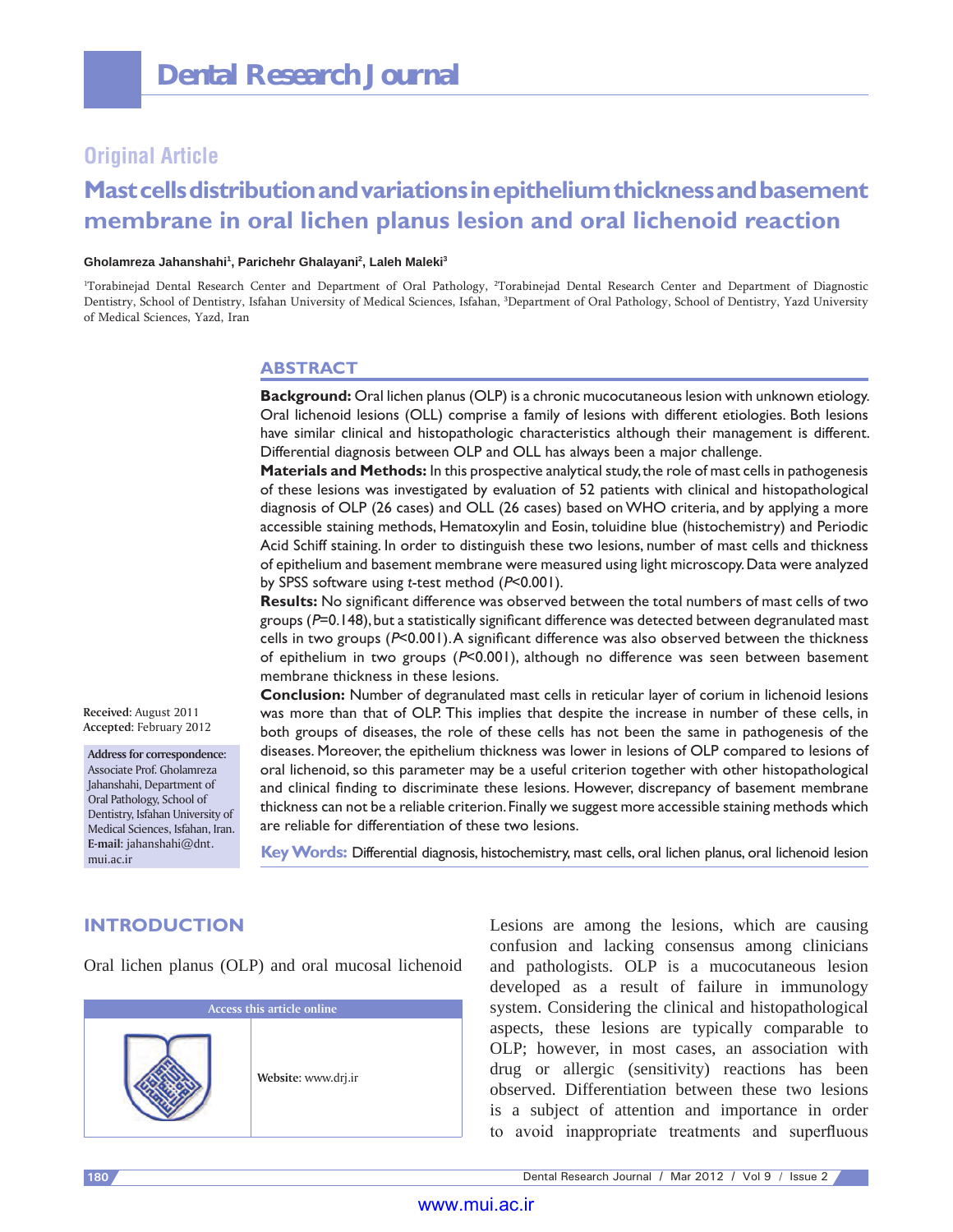expenditures. Particular clinical and histopathologic criteria were introduced by WHO in order to make a precise diagnosis.[1] Histopathologic features of lichen planus are not unique for the lesions because several other lesions such as lichenoid reactions to drug or restorative material, lupus erythematosus, graft versus host disease and chronic ulcerative stomatitis may also characterize or overlap similar histopathologic features. [2] Dubreuil[3] described microscopic characteristics of lichen planus in 1906 for the first time. Subsequently, Shaklar<sup>[4]</sup> presented following features for lichen planus' microscopic view:

- 1. Sub epithelial dense infiltrations of lymphohistiocytic cells
- 2. Vacuole formation, edema and degeneration of hydropic keratinocytes of basal lamina
- 3. Rupture of epithelium's basement membrane
- 4. Augment in thickness of epithelium

Lichenoid lesions are similar to lichen planus; however, it may have deeper infiltrations of inflammatory cells containing eosinophils, plasma cells, and neutrophils instead of band like infiltrations of lymphocytes.[5,6]

Lichen planus is a lesion due to immunology system imbalance in which distinguished, specific, and nonspecific immunologic mechanisms interfere. Specific procedure occurs during cytotoxic T cells of  $CD_8^+$  activation via antigen expression by keratinocytes of basal lamina. Nonspecific procedure takes place via degranulation of mast cells and matrix metalloproteinase activity.

These mechanisms generally include following steps:

- 1. Aggregation of T lymphocytes cells in superficial lamina properia
- 2. Destruction of basement membrane
- 3. Intra epithelial migration of T lymphocytes
- 4. Demolition of kertinocytes by apoptosis process.

Exact mechanisms of apoptosis and demolition of basal lamina cells are not identified yet. Infiltration of TNF-α and its attachment to the surface of keratinocytes by means of molecules of Fas ligand (CD95L) and Fas (CD95), activating Caspase cascade may be the reactor of apoptosis.[7-10]

Scores of endeavors have been made so far to come across histopathologic findings facilitating diagnosis and several other factors have been studied such as eosinophils aggregation,<sup>[11]</sup> number of Langerhans cells,<sup>[12]</sup> markers of  $CD_4^+$ ,  $CD_8^+$ ,  $CD_1^+$ , HLA-DR, Lichen planus specific Antigen and  $S_{100}$ , [13-15] but none has lead to comprehensible results.

Immunofluorescence is another method to distinguish these two lesions. This method is not applicable due to high expenses, difficulty in access and counterfeit negative results.[16] In the previous study of the author, there was an attempt to make a discrimination between these two lesions by immunohistochemistry using antitryptase, revealed reliable results.<sup>[17]</sup> In the present study, based on the role of mast cells in pathogenesis of these lesions, Toluidine Blue (TB) and periodic acid schiff (PAS) staining which are less expensive and more accessible are used to achieve findings in order to differentiate these two lesions, based on number of granulated mast cells and mean of epithelium and basement membrane thickness, we also reevaluated findings of previous study by applying a more accessible method. Moreover, possibility of any relationship between number of these cells and thickness of PAS-positive basement membrane and epithelium thickness in these lesions was investigated.

## **MATERIALS AND METHODS**

Study population for this prospective analytical study are selected from patients referring to Isfahan school of dentistry, clinics affiliated to this school and dental offices in Isfahan city with potential diagnosis of lichen planus and oral lichenoid lesions (OLL).

#### **Including criteria**

- 1. Sufficient epithelium and band like inflammatory infiltration.
- 2. Sufficient connective tissue.

#### **Excluding criteria**

#### *Dysplasia in ephithelium*

Same as our previous study, $[17]$  specific form [Table 1] for clinical and histopathologic study of the patients was applied based on WHO criteria which contains 3 parts: "Section A" clinical criteria, "Section B" histopathologic criteria", and "Section C" analysis of the criteria and final diagnosis. After clinical examination of patients (Section A) was completed then biopsy samples were taken from appropriate area of affected region. In order to avoid autolysis and degranulation of mast cells' cytoplasm, samples were immediately placed in 10% formalin-buffered solution. Passing laboratory steps, samples were stained through H and E method and after microscopic study, "Section B", i.e., histopathologic study form was completed. Clinical and histopathologic study form was arranged based on WHO criteria which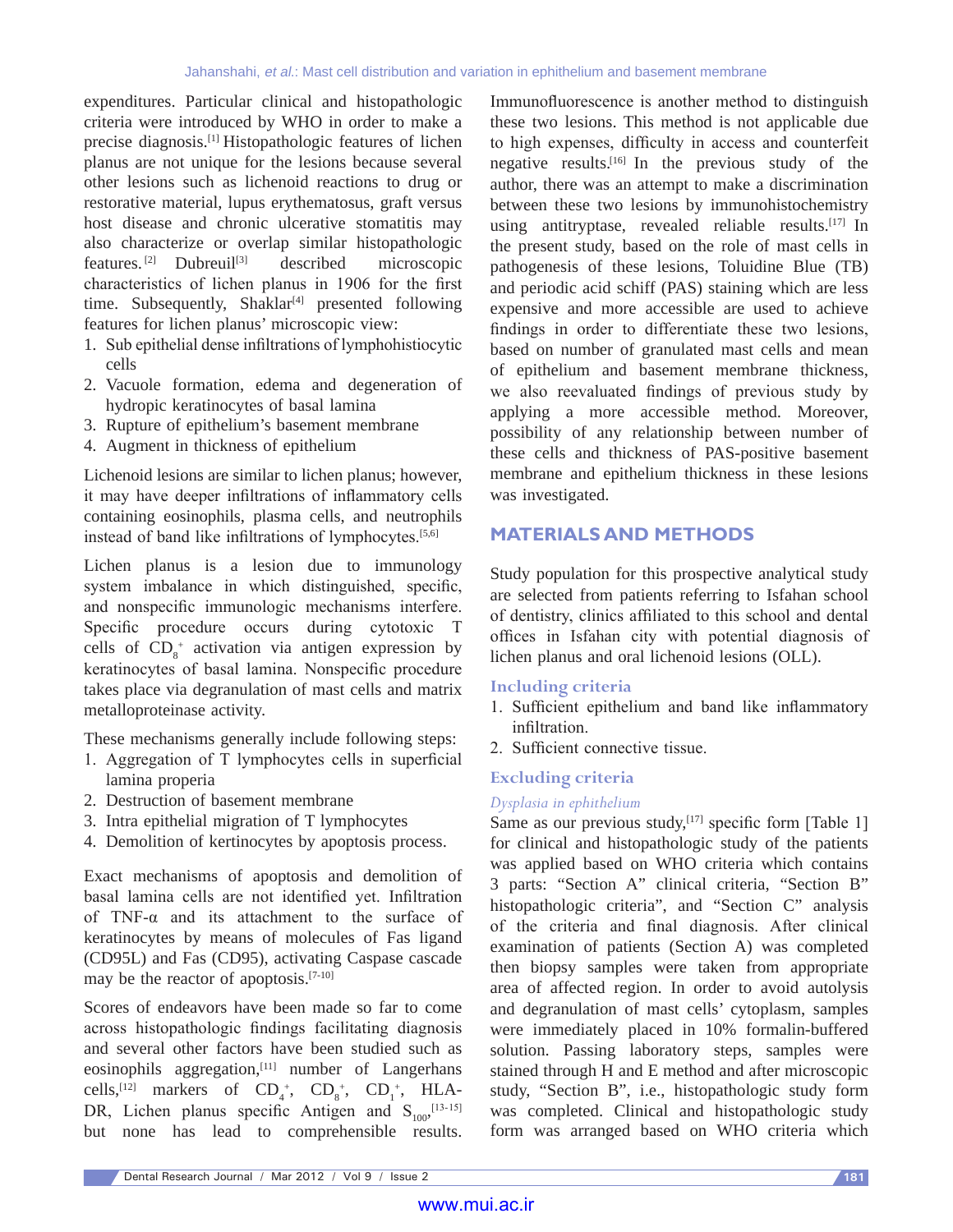#### **Table 1: Modified world health organization diagnostic criteria of OLP and OLL**

A: Cilinical criteria Presence of bilateral, more or less symmetrical lesion Presence of a lacelike network of slightly raised gray-white lines (reticular pattern). Erosive, atrophic, bullous and plaque-type lesions are accepted only as a subtype in the presence of reticular lesions elsewhere in the oral mucosa. In all other lesions that resemble OLP but do not complete the aforementioned criteria, the term 'clinically compatible' should be used. B: Hisopathologic criteria Presence of a well-defined bandike zone of cellular infiltration that is confined to the superficial part of the connective tissue, consisting mainly of lymphocytes, signs of liquefaction degeneration in the basal cell layer Absence of epithelial dysplasia When the histopathologic features are less obvious, the term 'histopathologically compatible' should be used C: Final diagnosis OLP or OLL To achieve a final diagnosis, clinical as well as histopathologic criteria should be included OLP: Diagnosis of OLP requires fulfillment of both clinical and histopathologic criteria OLL: The term OLL will be used under the following conditions: 1. Clinically typical of OLP but histopathologically only compatible with OLP 2. Histopathologically typical of OLP but clinically only compatible with OLP

3. Both clinically and histopathologically compatible with OLP

OLP: Oral lichen planus, OLL: Oral lichenoid lesions

were revised in year 2003. Last of all, considering data attained from sections "A and B", section C was completed and the final diagnosis was signified.

Easy sampling method was chosen for the study and the sample volume was 26 for each group. Investigating the samples, mean of the epithelium thickness in H and E stained slide was determined. For this purpose, epithelium thickness was measured in two specified areas (maximum and minimum) using a graded eyepiece reticle. Measurement was performed from the surface of epithelium to deepest areas of basal cells next to lymphocyte band at a total magnification of  $\times 100$  and the mean of these two numbers was calculated at  $\mu$ m.

After that, mean of basement membrane thickness in each slide stained with PAS was determined. So, the width of basement membrane of positive PAS was measured in 3 identified areas using graded eyepiece reticle at magnification of ×400 and finally the mean of these 3 numbers was calculated at µm. Then, total number of mast cells and also degranulated mast cells was counted in 3 separated areas beneath the lymphocyte band in slides, stained with TB. After that, mean of these three numbers and the ratio of degranulated to total number of mast cells was calculated. Graded eyepiece reticle was utilized because of calibration of microscope field and also for avoiding areas of overlap. Data analyzed by using *t*-test and Pearson correlation test.

## **RESULTS**

In specimen stained with TB, mast cells were mostly observed beneath band like lymphocytic infiltration in reticular layer of connective tissue in an outspread manner or attached to vessels and less in papillary layer of corium. These cells were clearly identifiable with their metachromatically stained granules.

A difference was observed between the morphology of mast cells in this area. A number of cells demonstrated altered stainability trait signifying degranulation with cytoplasm lightening of the cell and distinct core or free granules around these cells.

In some cases, rupture in cytoplasmic membrane of the cell was clearly observed. These cells were considered as degranulated mast cells [Figure 1].

In intact mast cells group, cytoplasm showed high density and stainibility, as the core was not visible and no free granule could be noticed around the cell. These mast cells were regarded as intact cells [Figure 2].

Total number of mast cells stained with TB including both degranulated and intact ones, showed no statistically significant difference (*P*=0/148) between two groups of OLP (mean±SD=30.96±3.87) and OLL  $mean \pm SD = 29.07 \pm 5.26$ .

- 1. Comparing degranulated mast cells of OLP group  $(mean \pm SD = 19.61 \pm 2.13)$  to that of OLL group  $(mean \pm SD = 22.38 \pm 3.57)$ , a statistically significant difference *P*=0.001 was obtained. This implies that degranulated mast cells in reticular layer are more in OLL group compared to OLPgroup.
- 2. In comparison of degranulated cells to total number of mast cells in two groups of OLP (mean±SD=0.62±0.05) and OLL  $(mean \pm SD = 0.75 \pm 0.08)$ , a statistically significant difference *P*<0.001 was observed. This ratio was higher in OLL group.
- 3. Comparing mean of epithelium thickness in two groups of OLP (mean±SD=263.84±67.06) and OLL (mean±SD=442.69±121.52), a statistically significant difference *P*<0.001 was observed which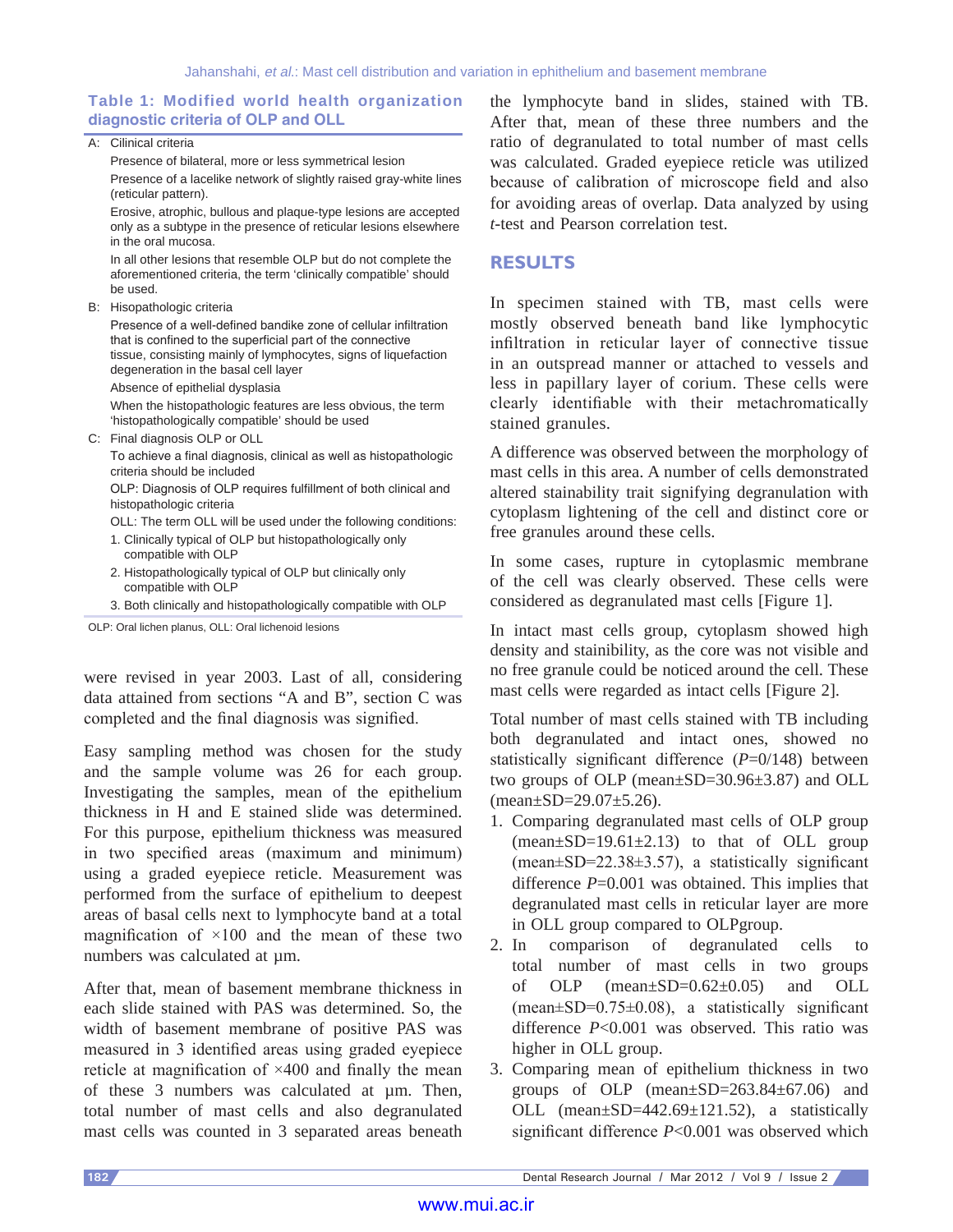

**Figure 1:** Degranulated mast cells (arrows) in reticular layer of corium (magnification of 40×10, TB staining)

shows that mean of epithelium thickness in lesions of OLP is less than OLL.

4. In comparison between means of basement membrane thickness of two groups of OLP  $(mean+SD=41.69+26.59)$  and OLL  $(mean \pm SD = 35.96 \pm 27.65)$ , no statistically significant difference was observed, (*P*=0.45).

In addition, a statistically significant inverse relationship was observed between the ratio of degranulated mast cells with mean of basement membrane thickness in OLP group (*P*=0.003 and r=−0.55) that means, as much as this ratio is increased, the basement membrane thickness will be reduced.

## **DISCUSSION**

As mentioned, the aim of this study was to compare OLP with OLL especially considering the number of degranulated mast cells and thickness of epithelium and basement membrane. In two groups of OLP and OLL, no statistically significant difference was observed between total number of mast cells, both in degranulated and intact cells.

In our previous study, similar results were also attained in which number of degranulated mast cells of reticular layer of corium in OLL were more than that of OLP.[17] In present study, mast cells' counting was performed in a larger population samples. In addition, the mean value of epithelium thickness and basement membrane thickness was measured and comparisons were made. Another advantage of this study compared to previous study was utilization of cheaper and more accessible staining methods (PAS and TB).



**Figure 2:** Intact mast cells (arrows) in reticular layer of corium (magnification of 40×10, TB staining)

On the basis of studies by Laine,<sup>[18]</sup> Thornhill,<sup>[19]</sup> and Eversol,<sup>[20]</sup> pathogenesis of OLL which is in fact a type of sensitivity reaction could be justified because, chemicals in pharmaceutical compounds or tooth restorations, are the agent of stimulation and degranulation of mast cells. They lead to delayed hypersensitivity reactions in OLL, so these lesions could disappear after removal of stimulating agent such as amalgam restorations if patch test is positive.[18-20]

Hence, degranulation of mast cells in OLL could be regarded as a primary reaction in the early stages of lesion trend, while in OLP this occurs in final phases of the event induced by T cells.

Another objective in this study was to compare the means of epithelium thickness and basement membrane in two lesions. In this study, epithelium thickness in lichen planus was significantly lower (*P*<0.001) than that of oral lichenoid. This finding is similar to the results of study of Juneja who suggested that, the reason is immature and abnormal distinction of keratinocytes in OLP and stated that they are susceptible to apoptosis. Also it could be assumed that immunity reaction of the cell in lichen planus is the cause of apoptosis in majority of keratinocytes in this lesion, compared to OLL which leads to reduction of epithelium thickness in OLP.

In this study, no significant difference was observed between basement membrane thickness of two groups of OLP and OLL (*P*=0.45) but in Juneja' work, basement membrane in lichen planus lesions showed a higher thickness compared to that of oral mucosal lichenoid.<sup>[21]</sup>